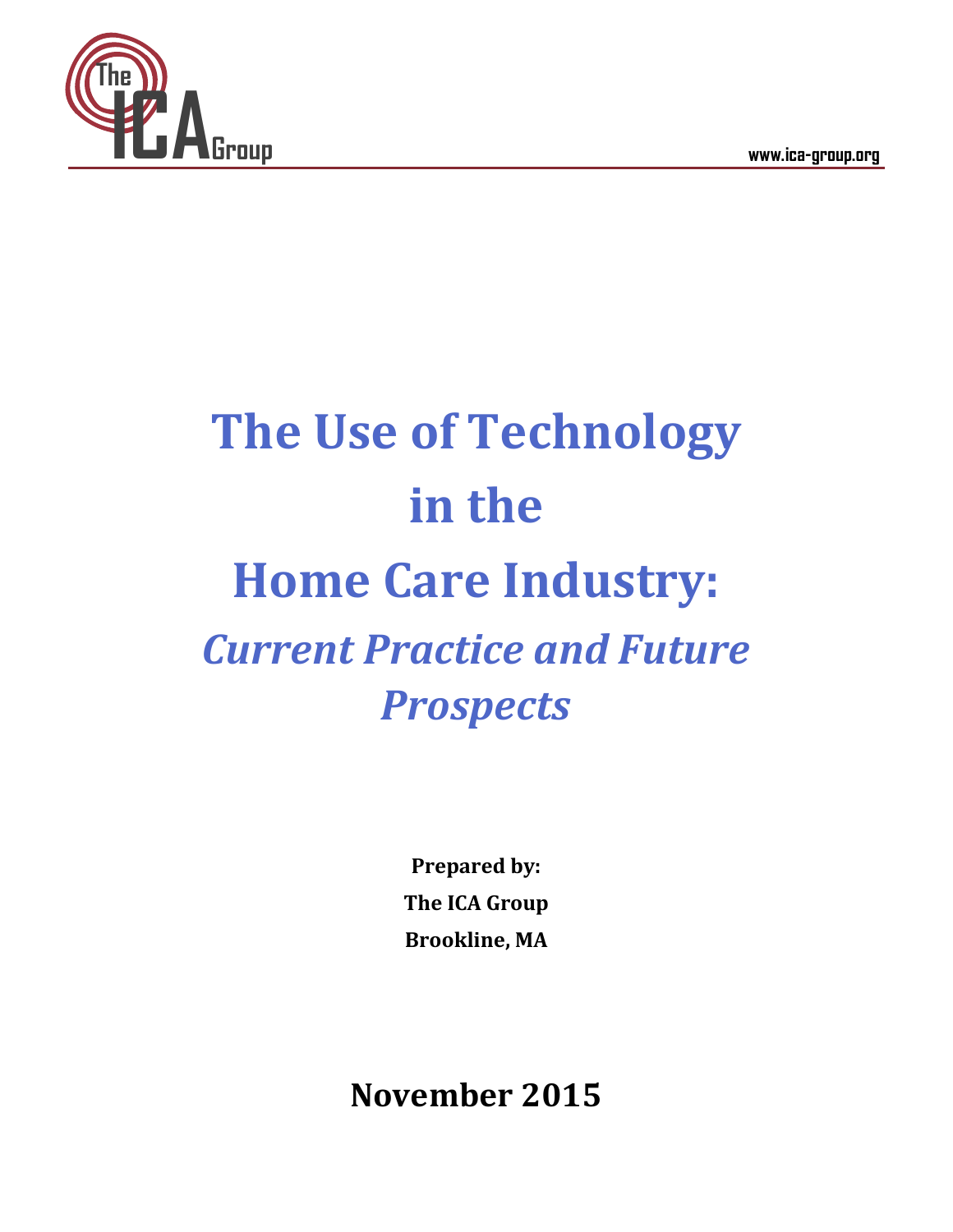## Contents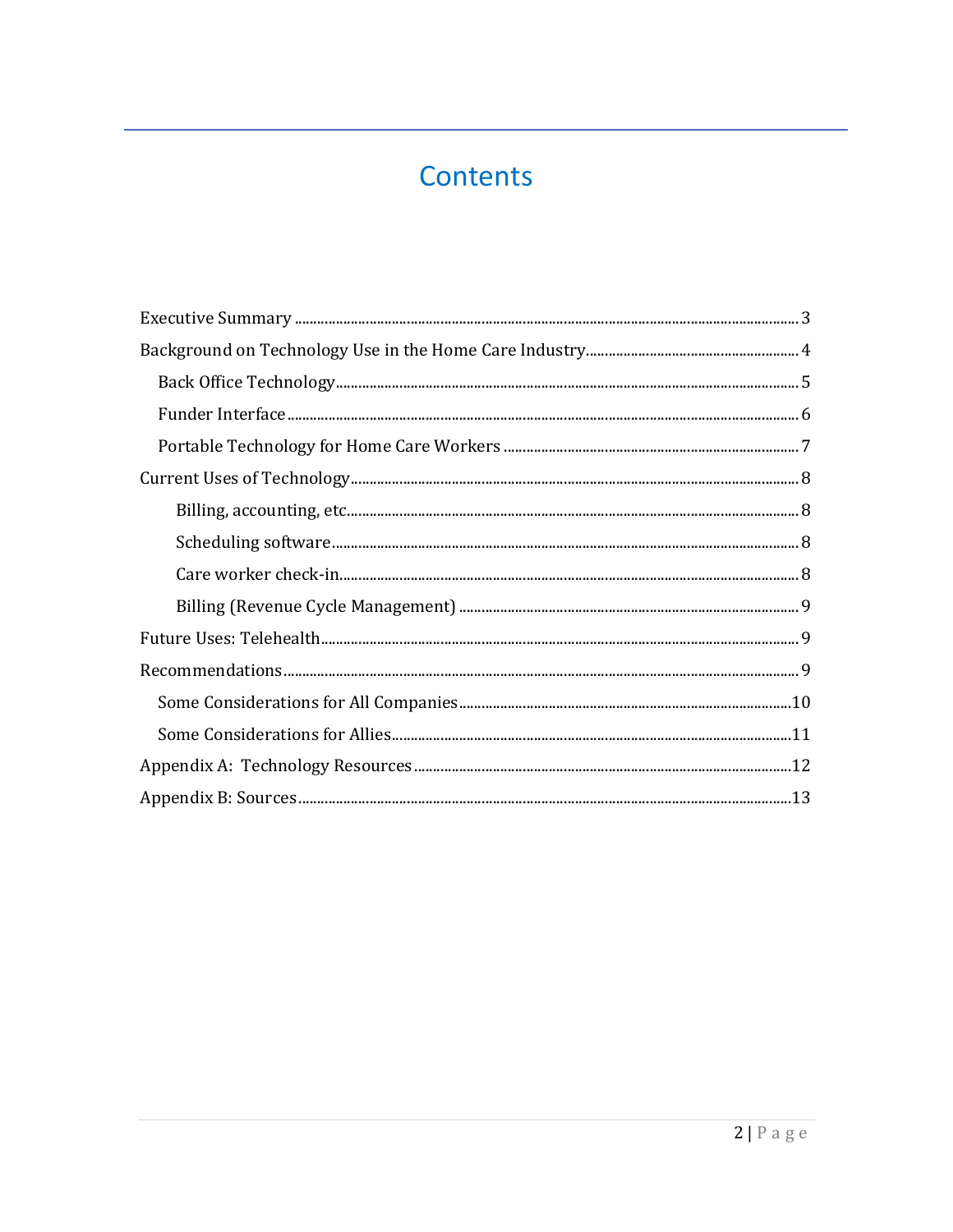## <span id="page-2-0"></span>**Executive Summary**

Despite its prevalence in other service industries, and indeed in other—although by no means all—segments of the healthcare sector, technology has not penetrated the home health care or home care industries in any substantial way at the present time. Unlike the example of the Electronic Health Record (EHR) for doctors which, through a combination of incentives and penalties, is being heavily promoted by the Federal Centers for Medicare and Medicaid Services (CMS), home care companies are being neither encouraged nor compensated by the market or by state or federal programs for their implementation or use of available technology.

The modest size of most home care enterprises and the extremely fractured nature of the industry (90+% of enterprises are single-person entities and no company controls more than 3% of the industry), combined with low profit margins and a patchwork of state and county reimbursement procedures, make it unlikely that technological innovation will be led by individual firms in the marketplace. And despite the obvious role that home care could play in meeting the objectives of the Affordable Care Act (ACA) for lower-cost, more effective, more patient-centric care, it does not appear that home care is even on the radar of most healthcare systems advocates or professionals. This is unfortunate, as clear and easily adoptable technological improvements currently exist that could increase operational efficiencies and support home care workers as an important link in the care team for fragile seniors and those straining to manage one or more chronic conditions.

While the case for using available technology for back office functions such as scheduling and billing is quite straightforward (and this is the area where technology is most commonly utilized in the industry), other areas provide more of a challenge. At first glance, it would seem that consistent implementation of technology in reporting and interfacing with public funders would save time and money. The technology exists, is not overly complex (although the issue of patient confidentiality is a concern), and there would appear to be a clear benefit to all systems players of a consistent system for tracking resource utilization and outcomes. However the fractured nature of the payer system (every state and sometimes even county is different) makes this a difficult area for an individual home care company, or even a coalition of them, to influence.

The issue of the potential for the use of portable technology by home care workers themselves is perhaps the most knotty and intriguing part of the puzzle. The sophistication and ease of use of portable technology in the form of smart phones and tablets has rocketed in recent years, while prices have dropped precipitously. Beyond the application in such limited functions as tracking workers' whereabouts, it is easy to imagine how, with the right support in place, this revolution in portable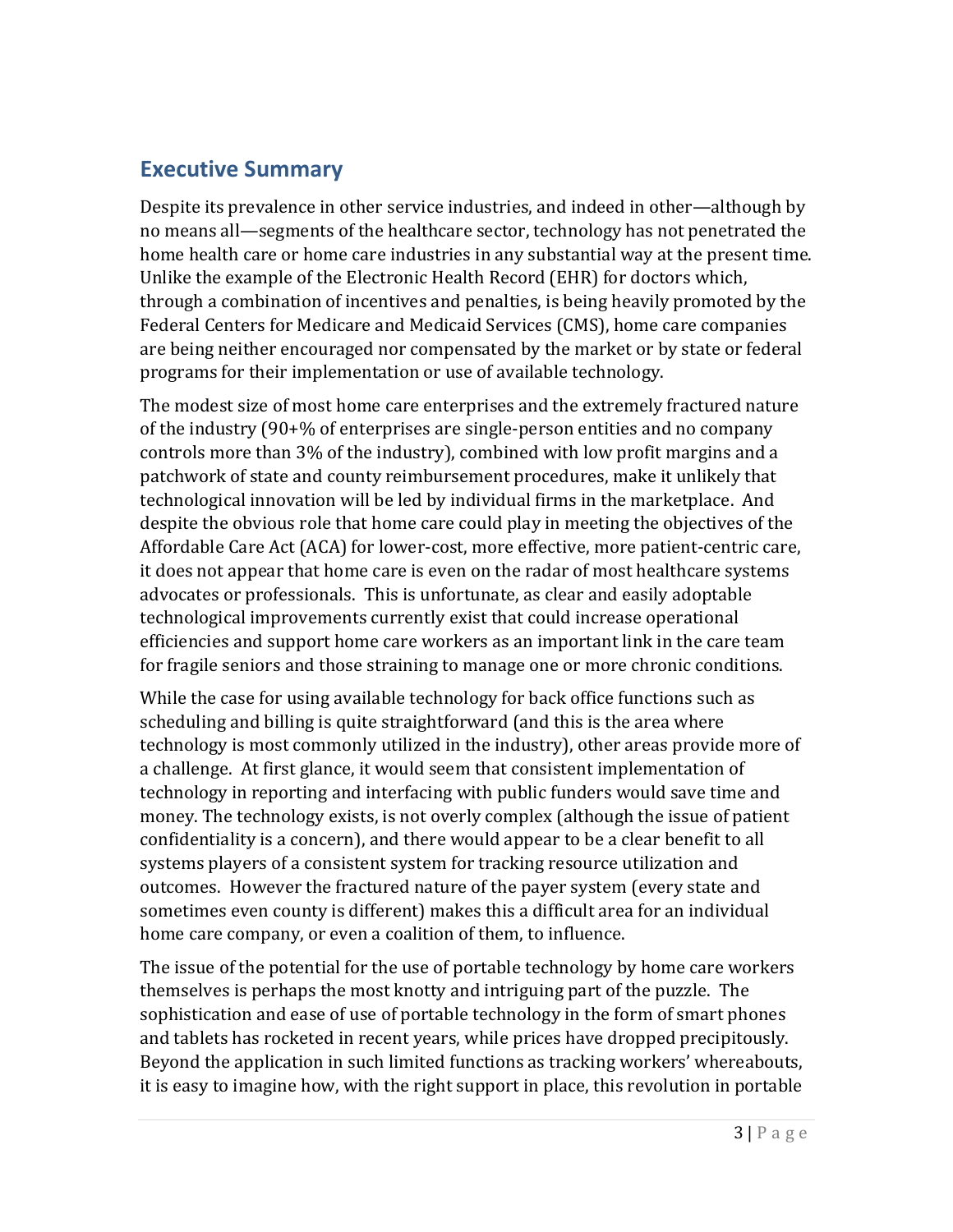technology could function to support an in-home care worker as a valued member of a coordinated care team working to keep elders functioning in their own homes rather than ensconced in a nursing home at three times the cost. Yet the use of technology in this way is rare in the industry. Those that have experimented, often with funds provided by philanthropy, report that funders, workers, clients and care companies all saw advantages with the application of portable technology; however, funders were not willing to pay the extra cost for it. With profits margins so slim and worker compensation already inadequate, companies cannot absorb the extra cost. So for the time being, such programs have unfortunately remained only experimental initiatives.

Implementing a technology program on a more consistent basis would require not only initial funding of the technology and monthly maintenance fees, but also a concerted effort at dialogue and partnership with funding agencies and other systems players such as hospitals. Additionally, it would demand the diligent collection and analysis of data to support the effectiveness of the intervention in meeting multiple objectives. Beyond that, it would require industry recognition of home care workers as contributing members of a coordinated care team, valued for their observational skills and real time personal knowledge of patient circumstances.

Like most tools, technology has potential to be useful or not; portable technology could be implemented industry-wide, but then used only for the most menial aspects of worker tracking and nothing else. To unpack the full potential of portable technology to enhance job quality and respect for care givers, not to mention give workers a shot at a capturing a portion of systems savings for themselves, will require a concerted effort by advocates and home care companies. However, who better to lead such an effort than worker-owned home care cooperatives?

## <span id="page-3-0"></span>**Background on Technology Use in the Home Care Industry**

Currently neither the private pay market nor publicly-subsidized programs require any specific type or use of technology for tracking or submitting data and information. For example, to avoid fraud, home care companies are required to have a system in place for guaranteeing that workers are actually at a person's house. However, this can be tracked through a variety of means including high tech GPS, or the very low tech methodology of spot checks, or simply having the caregiver call from the client's house. No system dominates, although GPS is still the least used due mainly to cost, and practice is driven by convenience, short term considerations, or the simple fact that it has always been done a particular way.

The use of technology in home care can be divided into three major areas: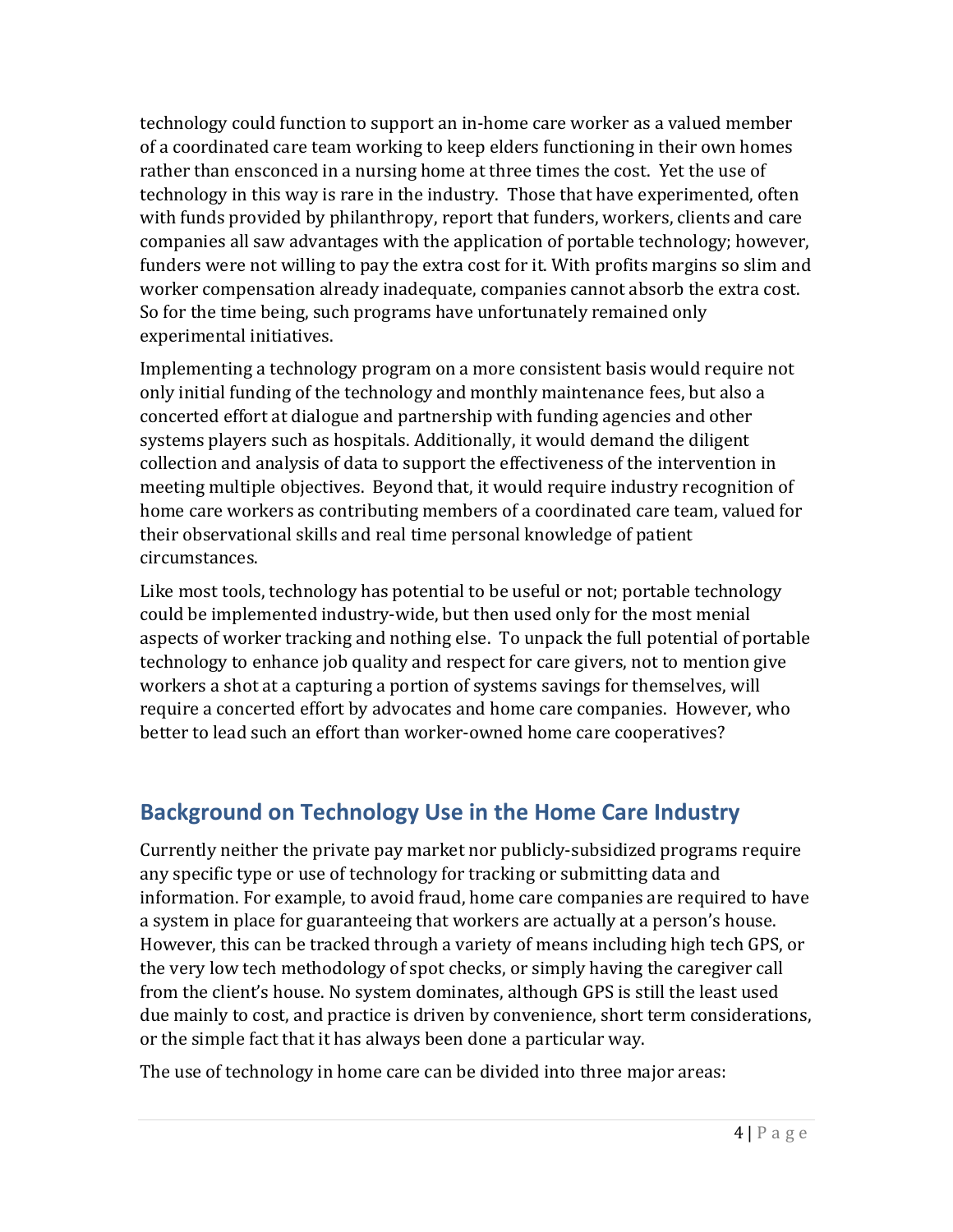- Back office functions such as scheduling, accounting, billing
- Interfacing with different funding sources for reimbursements
- Home care workers use of portable technology on the job for efficiency, convenience, or to improve job quality or patient care

Each of these will be described and evaluated below based upon their ability to contribute to a number of different objectives including:

- o Market differentiation
- o Quality of care
- o Operational efficiency
- o Job quality

#### <span id="page-4-0"></span>**Back Office Technology**

In general, most home care companies have found that using back office technology designed for the home care industry has increased efficiency and reduced paperwork. QuickBooks is the most common choice for small business accounting while there are a variety of software packages that provide for scheduling, tracking and payroll. Efforts at implementing back office technology are mostly centered around issues of operational efficiency, and the funding stream for implementation are also found here, as individuals companies are generally looking to see direct cost savings in order to implement a new system.

Since most of the activities encompassed by these systems is internal to the individuals company, there are only extremely limited ways in which this kind of technology would affect the other factors of market differentiation, quality of care, or job quality. A more efficient and reliable scheduling system, however, could bolster a company's reputation in the eyes of clients and funders, and using technology to limit travel time between clients and more efficiently schedule to maximize care hours could hold advantages for both care giver job quality and the company's bottom line.

In our interviews, we found smaller companies often did not invest in back office technology from the start, but that most ended up buying some package and reported that it improved efficiency.

We have made recommendations for the type of back office technology we believe would be best used by new enterprises below.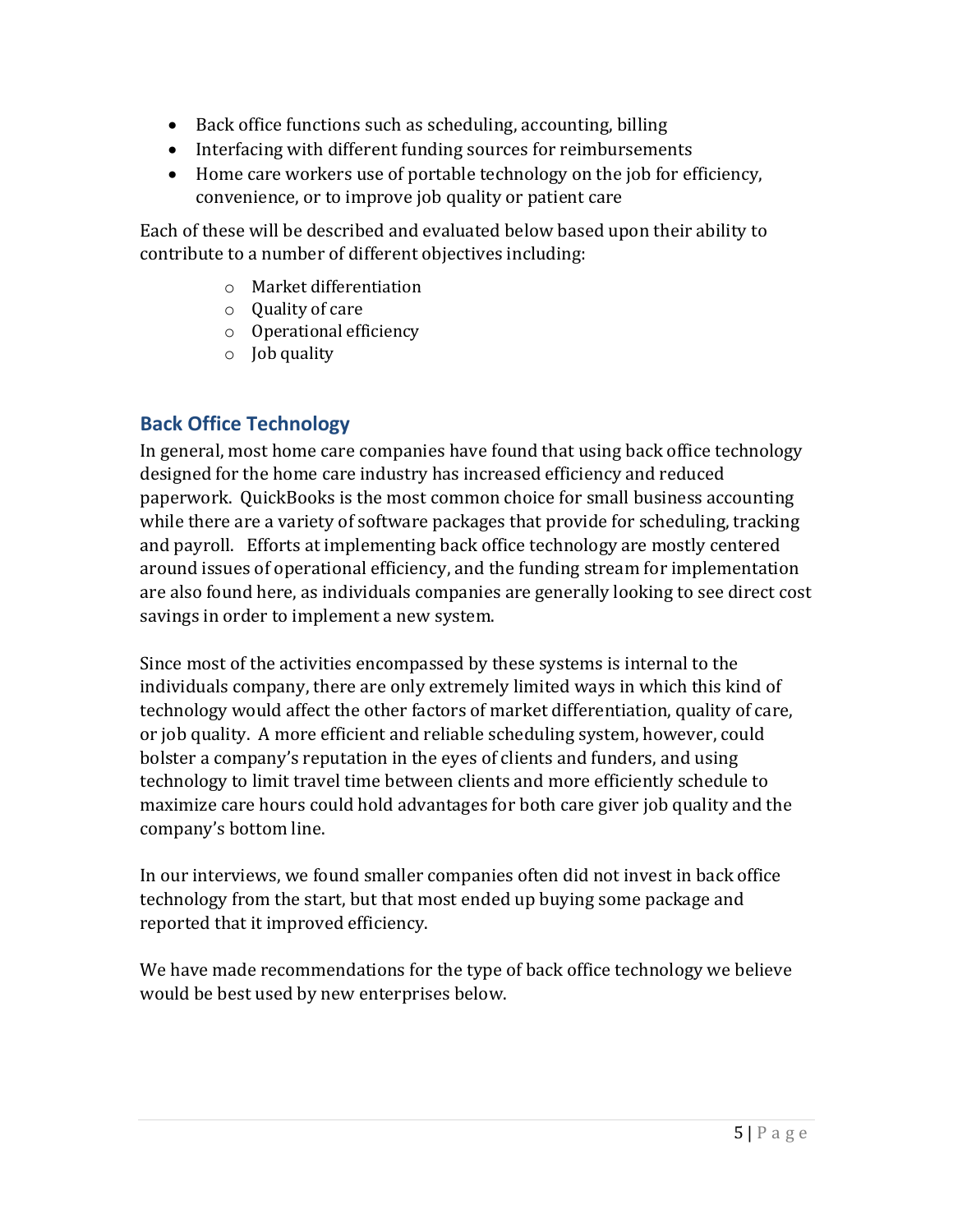#### <span id="page-5-0"></span>**Funder Interface**

Interfacing with different funding sources continues to be a challenge for all home care companies in both the private and publicly-paid markets, and use of technology is greatly dependent on the funding source's requirements.

In Wisconsin, for example, publicly-funded programs are administered by one of eight different independent Managed Care Organizations (MCOs)1, which cover overlapping geographic areas so that one county may have as many as four or as few as one MCO serving it. With the exception of densely populated urban areas such as Dane County (Madison) or Milwaukee, most home care companies of any size must serve multiple counties, which usually means they are billing multiple funders. A company providing care to clients under public programs in Wisconsin may need to submit paper forms to one agency, use a web portal for another, and use a third party software that generates reports for a third agency. Private insurance companies and other organizations like the VA may have different systems.

This is a clear area of frustration for administrators, as home care companies do not have control over any of these systems, nor is there yet a meaningful effort yet underway to coordinate them. Care agencies do have the ability to "opt out" of a particular payer's system by discontinuing their contract with that MCO. And indeed, home care agencies *should* be monitoring the cost of submitting reimbursement to determine if that stream of revenue justifies the expenses associated with billing, including staff time and lengthy reimbursement delays. However, this is far from an effective system, as discontinuing the relationship with a particular MCO would necessarily mean a loss of revenues, as well as a loss of contact with clients, while doing nothing to improve the system.

Since funder interface decisions are driven by the funders themselves, there is no meaningful opportunity for market differentiation of home care agencies in this space. Similarly, it does not directly affect job quality (except perhaps for the administrative employees who must deal with multiple systems) and is only tangentially-related to care quality in that a poorly administered MCO will have fewer care options for their members. The main contribution to be made in this area of technology is again, operational efficiency (or lack thereof). For individual care agencies, there is not much to be done other than keeping lines of communication open with MCOs, and joining with others in the system to advocate for change.

 $\overline{a}$ 

<sup>1</sup> Counties may also opt to manage their own programs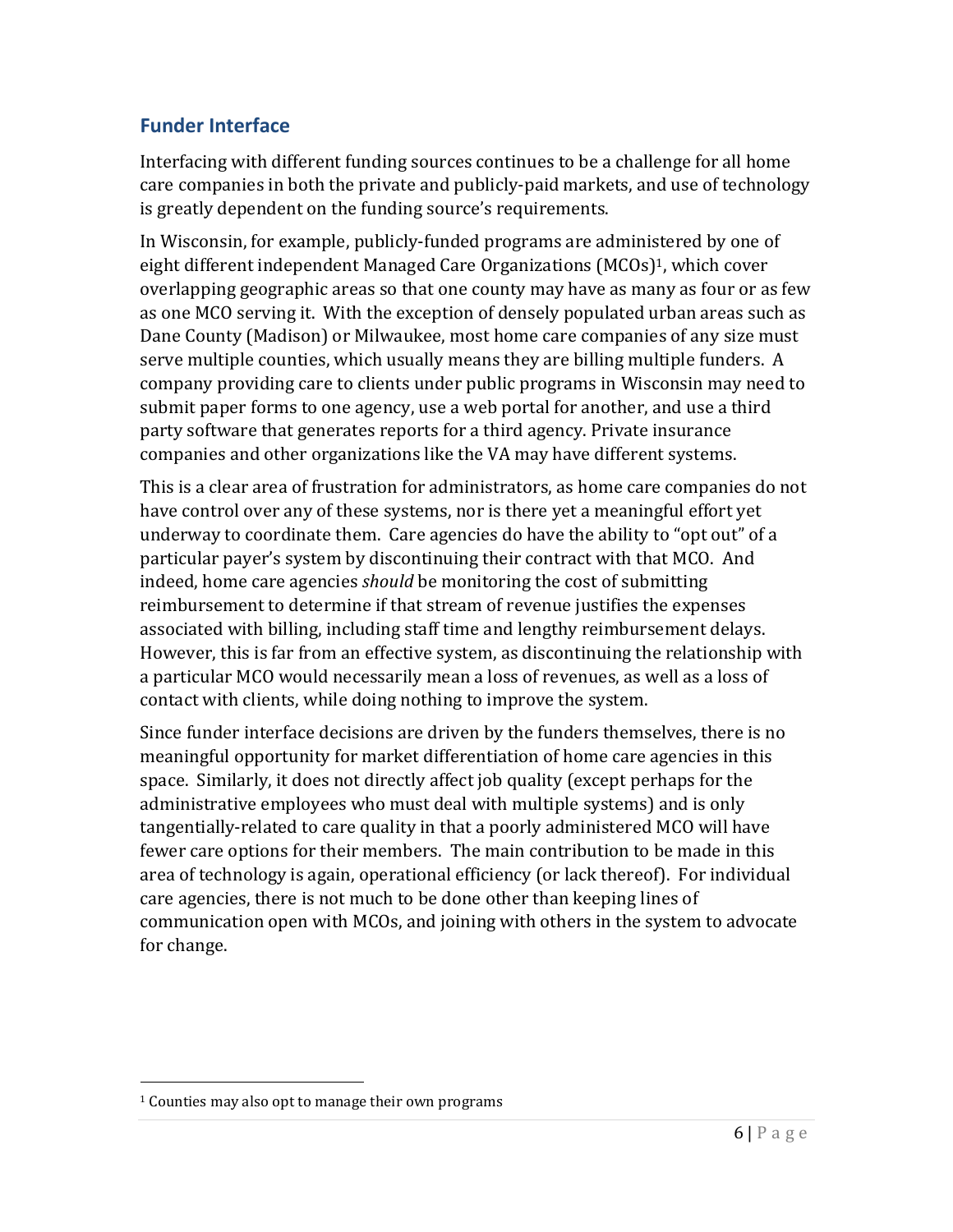#### <span id="page-6-0"></span>**Portable Technology for Home Care Workers**

It is hard to visualize a future scenario where portable technology like smart phones and tablets will *not* be part of the working day of every direct care provider. Already apps like "T-Sheets" are being used in other industries with mobile workforces to conveniently input hours, location, and other data in real time and seamlessly integrate it into other programs like QuickBooks. Industry analysts<sup>2</sup> stress that the most robust and attractive markets opportunities in home care in the coming years will be in chronic disease management, an area where the regular monitoring and reporting of key health indicators play a significant role. It is easy to see how the appropriate use of portable technology on the part of home care workers could make significant contributions to all four of our key outcome measures: health outcomes, job quality, operational efficiency and, because current industry practice is so embryonic, market differentiation.

The reality, however, is more challenging. Home care agencies that have experimented with portable technology programs have struggled to pay for them long-term, as the traditional funders of Medicare and Medicaid have not equated the benefits with higher payments. At least one experiment is currently under development to tap non-traditional funders—in this case hospital systems—as potential allies, given that these systems will now pay a penalty for high rates of readmissions. Counties or other entities that have made use of federal waiver programs also generally have more flexibility to recognize and pay for innovations.

A second area of challenges lies in the workforce itself. According to a report by the Paraprofessional Healthcare Institute (PHI)<sup>3</sup> over 40% of Wisconsin and surrounding state's home care workers receive public assistance, and these low income households are less likely than the average population to own personal smart phones. Those who do have cell phones often have very limited plans where they must pay for every text. The high turnover rate in the industry—over 60% nationally—also makes it difficult to train and support workers in the consistent use of portable technology. A relatively older workforce (at least in some markets) is another impediment, although other agencies report attracting younger workers who are more technologically savvy.

Whatever the barriers and regardless of whether such change arrives sooner or later in a particular market, it is clear that documenting and tracking social and health outcomes will play a larger and larger role in the future in terms of demonstrating the value added of a home care company to the health system.

<sup>2</sup> IBISWorld 62160

<sup>3</sup> Paraprofessional Healthcare Institute, "State Facts: Wisconsin's Direct Care Workforce", December 2011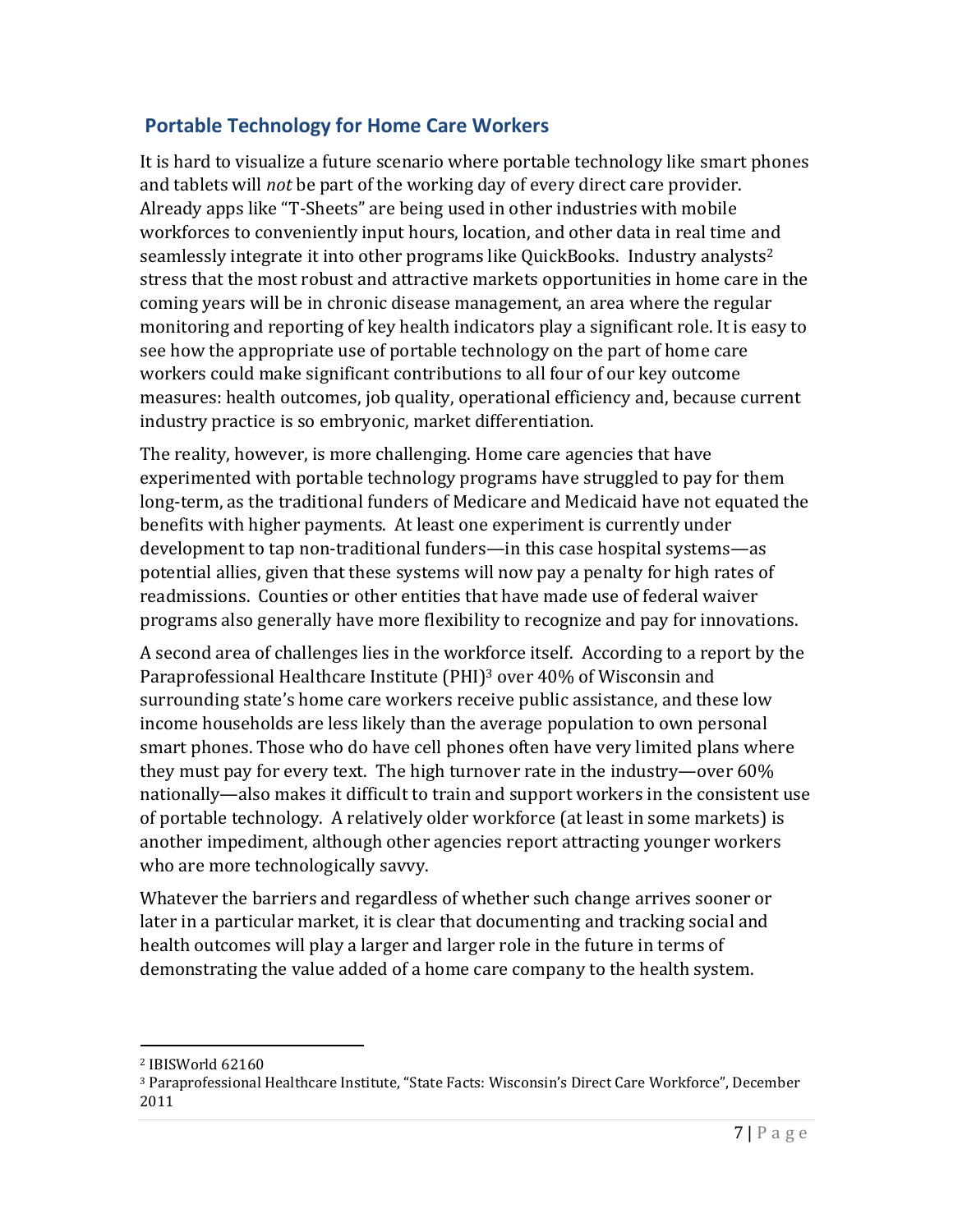Technology will play an important role in this tracking and so any company that can begin to integrate more technology will likely be at an advantage.

## <span id="page-7-0"></span>**Current Uses of Technology**

A summary of the areas where technology is currently being used in the home care sector include:

#### <span id="page-7-1"></span>*Billing, accounting, etc.*

QuickBooks is the most commonly used software and it integrates nicely with other programs such as Excel and technology specifically designed for the home care industry. Our recommendation is that all companies should use automated billing and accounting systems.

#### <span id="page-7-2"></span>*Scheduling software*

This software allows company to schedule, send out reminders, and track hours. There are a number of companies that provide this kind of software including Generations, Arrow, Sandata, Kinnser, and ClearCare. Its use cuts down on scheduling errors, particularly when a company must track a large number of clients and franchise agreements typically require its use. With new rules mandating that employees be paid for travel time between clients, such software can also play an important role in implementing more efficient scheduling. Our recommendation is that all companies should have some automated system of this sort.

#### <span id="page-7-3"></span>*Care worker check-in*

All care givers must report in some manner when they arrive at and leave a client's home, as well as report (generally marking off on a list) what they have done while at the house. At the current time, most care givers are not taking any notes beyond this and most are not interacting with medical professionals.

Some current systems include:

- $\circ$  Paper: While some companies still use paper time sheets, we do not recommend this practice as paper time sheets cannot address situations where care givers do not show up.
- $\circ$  Telephony: This is the most common practice we found where workers call in and out and information is relayed to company through software. The system alerts the company if a caregiver does not arrive for a scheduled appointment so the company can send another care giver.
- $\circ$  App/web program: These are similar to telephony, but rely on GPS to check in/out. It is superior to telephony in that GPS-based system can accurately determine exactly where someone is calling from, while telephony cannot track this information and thus is vulnerable to fraud. One large home care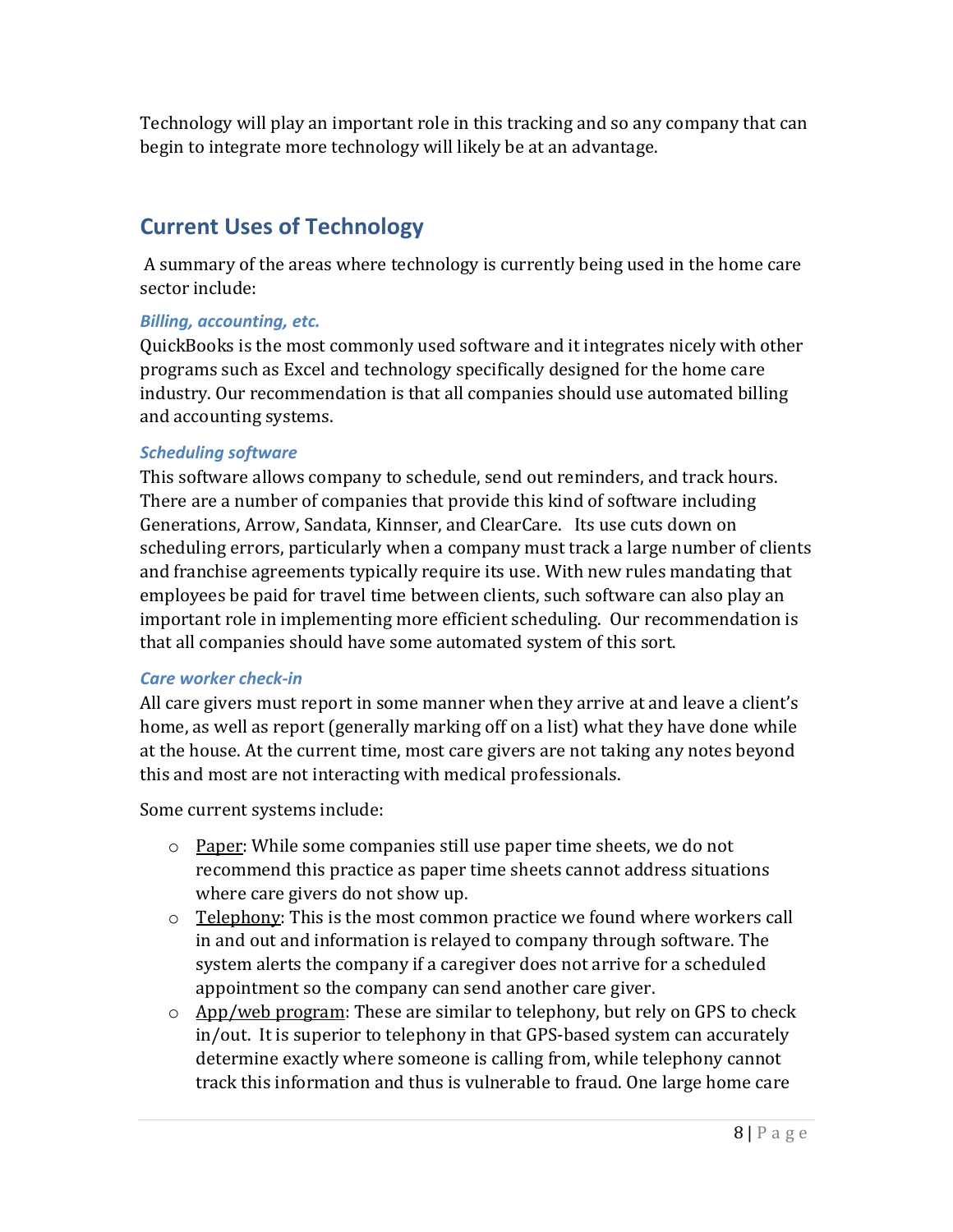company we interviewed had a cell phone pilot program using GPS five years ago, which worked very well. However, they could not afford the technology long term and reimbursements were not increased to cover costs of phones and service.

#### <span id="page-8-0"></span>*Billing (Revenue Cycle Management)*

This is another challenging area as Medicaid and Medicare will not allow any software to integrate directly with their systems. Instead, home care companies can pay a third party vendor to take their information, process it, and put it into a form that is acceptable to these funding sources. Some companies that provide this service include ZirMed and TriZetto. If a company does not contract with a third party to use this type of software, their alternative is to manually enter all data into the state systems. States differ on which systems will integrate with this software and companies need to consider the cost of manual entry and in delays in payment compared with the cost of third party administrators. Some scheduling and billing technology companies partner with these revenue cycle management companies and provide discounts to their customers. For example, Kinnser works with ZirMed and provides a discounted package.

## <span id="page-8-1"></span>**Future Uses: Telehealth**

Telehealth is a general term that describes a wide range of technologies used to monitor health. One large care company we interviewed is currently working with a managed care company to test the use of tablets to monitor patients in their home. The outcomes tracked in this pilot include: emergency room visits, preventable rehospitalization, and care giver burnout. This technology is new and being funded by a combination of philanthropy and the managed care company; it is only in a nascent experimental stage and is therefore unlikely to be available to most home care companies in the near future. However, this pilot project does illustrate the potential for the use of technology to expand the role of care givers in an integrated care delivery system.

## <span id="page-8-2"></span>**Recommendations**

While disappointing, the conclusion cannot be avoided that the *promise* of technology in the home care sector currently far exceeds what is compensated for and delivered in practice in the industry on a day-to-day basis. Absent a dedicated funding source to subsidize implementation and ongoing support of state-of-the-art technology, we must recommend that a new start-up company be prudent in its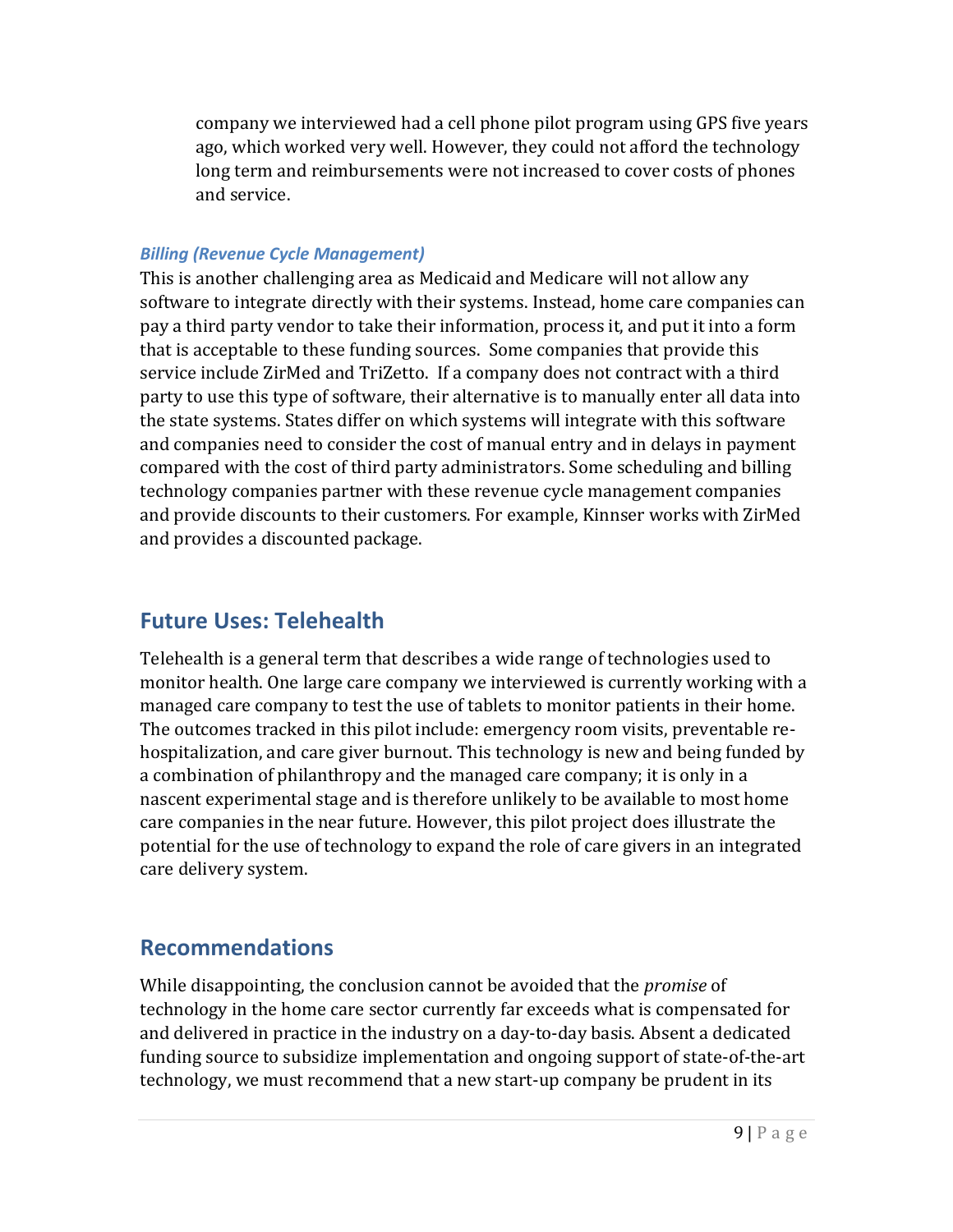purchase and use of technology, focusing mainly on adaptions that will pay for themselves through demonstrable efficiencies and/or an increased revenue base. These include:

- Start ups in the private pay market only
	- o Accounting software (QuickBooks)
	- o Scheduling software that integrates with QuickBooks
	- o Telephony or web-based check in system (many now offer telephony and smartphone apps in one package)
- Start ups seeking Medicaid/Medicare/VA funding
	- o All of the above
	- o Revenue Cycle Management or other system that allows for electronic submission of reimbursements. The particulars will depend on funding sources and requirements.

## <span id="page-9-0"></span>**Some Considerations for All Companies**

If the new co-op plans on seeking philanthropic dollars, other outcome metrics will likely need to be tracked and measured. Having care givers become comfortable with the above technologies will help them quickly adjust if they are asked to use technology to track other metrics in the future. Most companies offering telephony also offer apps for smartphones and these should be utilized where costs allow (perhaps being written into the funding proposal etc.).

Another important point for all home care agencies to consider is the opportunity cost of ineffective systems. We recommend that all companies diligently monitor the true costs, for example, of the additional staff time needed to fill out paper forms or use a stand-alone reporting system for one agency that no other agency uses, as well as the real cost of delayed reimbursements due to archaic systems (many home care agencies, for example, must maintain a line of credit or working capital account to fund salaries until such time as payment for the work is received; if payment is delayed an additional 30 days from one agency compared with another, that is a real cost).

New markets must be evaluated not only on their overall revenue potential or reimbursement rate, but also in terms of their "hidden costs" of inefficiency and delay on the part of the funding agency, and priorities set accordingly. Systematically collecting and using such data (and perhaps strategically sharing it with public officials) will help the home care cooperative to identify their best local partners, and work with them to achieve systems change that will benefit all.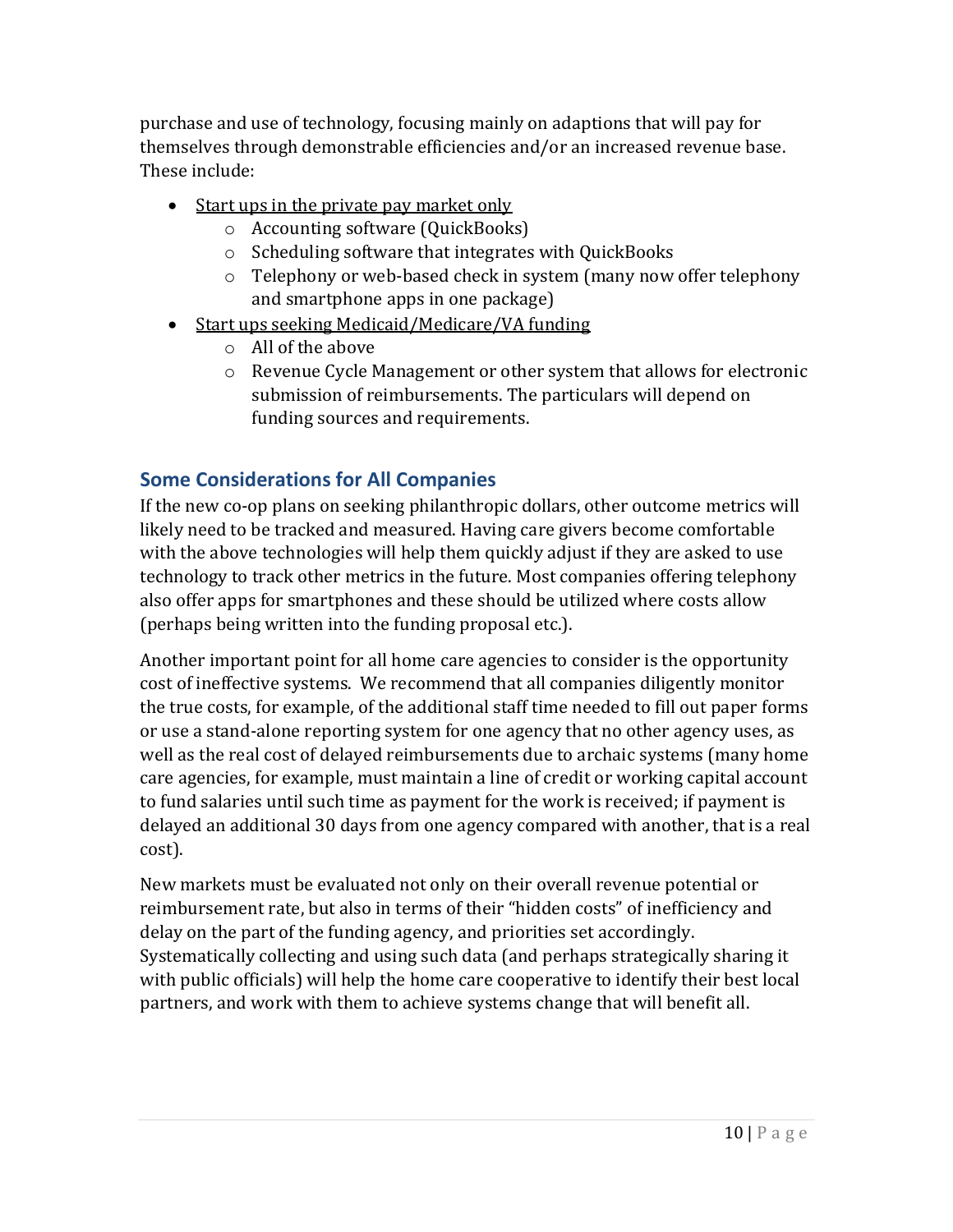#### <span id="page-10-0"></span>**Some Considerations for Allies**

Given the low profit margin, stagnant wages, and largely intractable system of federal reimbursements, it is unproductive and perhaps even unfair to expect home care companies themselves—even the most progressive among them—to embrace the full spectrum of possibilities that existing technology holds for improving health outcomes and job quality as well as operational efficiency. The largest among our interviewees, at over 1,000 workers each, were able to sponsor some pilot initiatives; the others made the best of what was reasonable in their particular situation.

It is not usual for an outside ally or organization to help bring innovation to smaller players in a marketplace. We have seen this happen at least twice in the cooperative sector, where philanthropic dollars (in this case RCDG funds) paid for the initial adoption and use of the CoCoFiSt benchmarking technology for smaller, rural cooperatives, while the Urban Homestead Assistance Board (UHAB), a nonprofit based in New York City, developed and implemented a common bookkeeping system for small housing cooperatives. In both cases, the work eventually found stable funding, but only after the risk of the "proof of concept" stage was borne by philanthropic dollars. It may be that home care cooperatives will require the same commitment from their allies in order for them to benefit from the promise that technology holds.

Although this report has focused very little on job quality and work force recruitment, the fact of the matter is that this is the key challenge that a new or growing home care agency faces above all others—the work is there, it is the workers who are not. If there is any way that allies can help support the worker cooperative sector to use technology more wisely and efficiently in their bid to be the "workplace of choice" for all care givers, such initiatives should be strongly considered.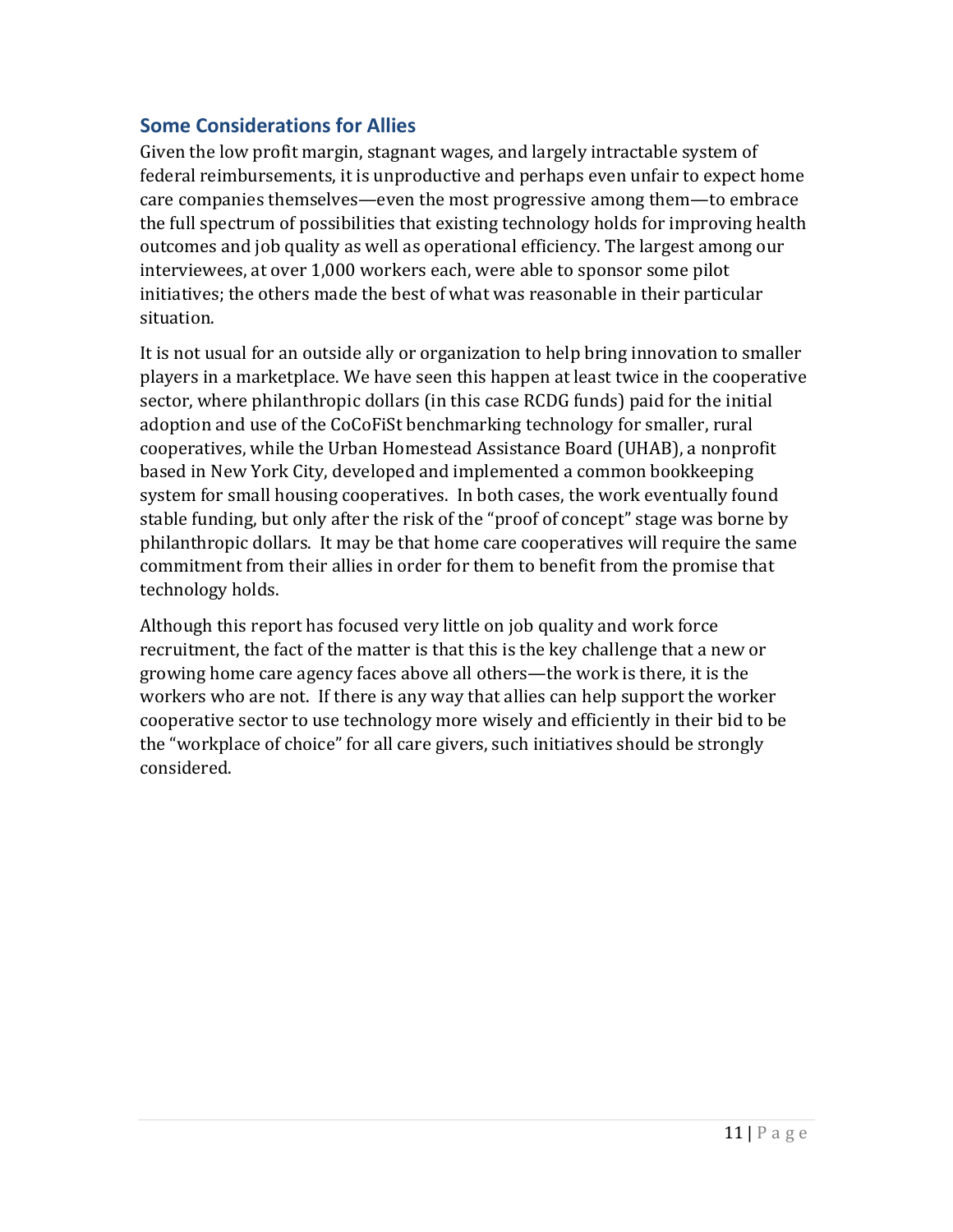## <span id="page-11-0"></span>**Appendix A: Technology Resources**

Pricing of software and other technology varies greatly depending on volume and the features a company selects. We have given names of several companies above that our interviewees currently use and with which they are satisfied, but it is by no means an exhaustive list. Some companies are national, while others are more regionally focused.